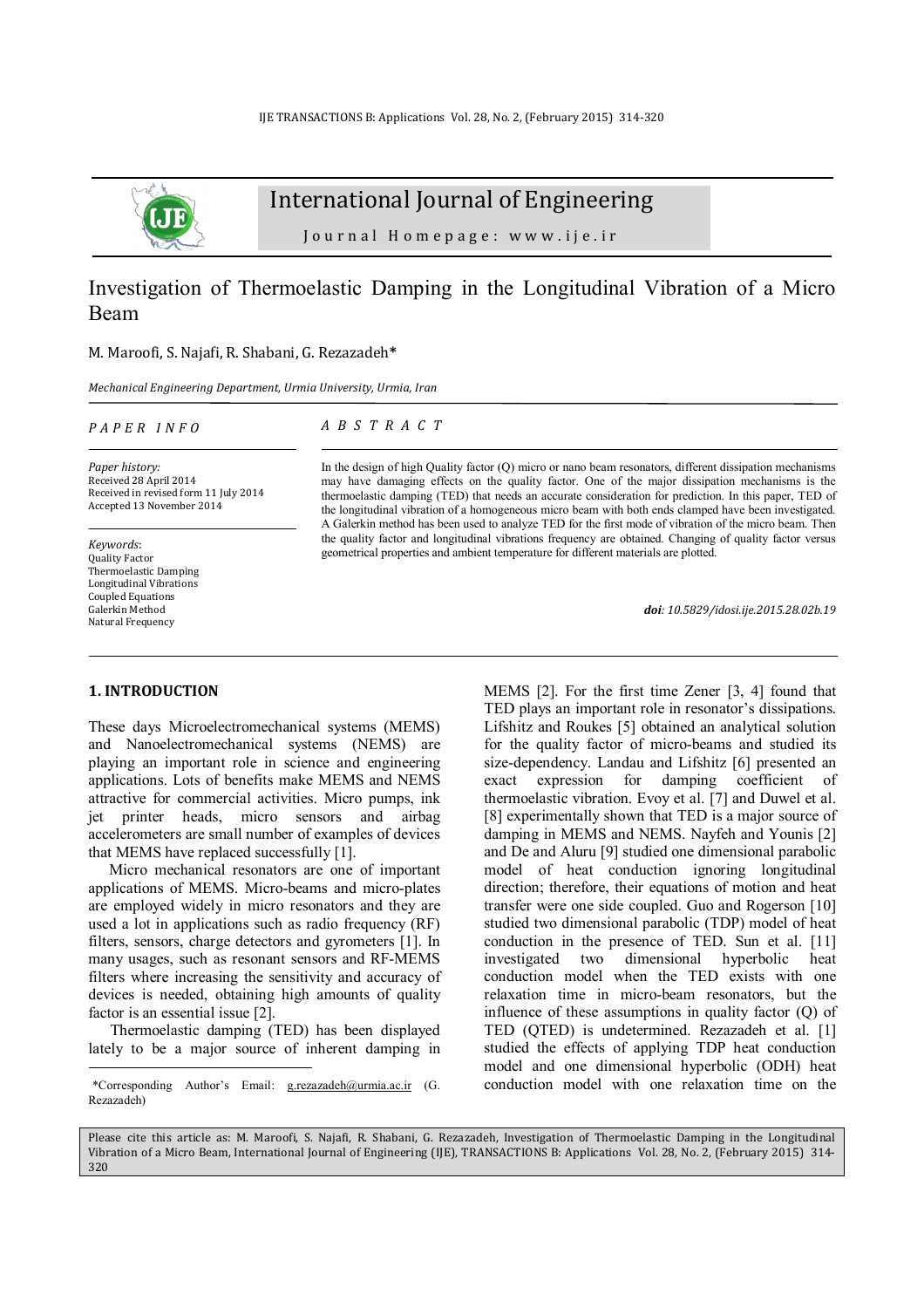QTED for a micro-beam resonator separately. They demonstrated the size-dependency of QTED for various values of thicknesses and lengths and behavior of QTED when the applied bias DC voltage is near the pull-in voltage and they compared QTED with Q of air damping. Khanchehgardan et al. [12] investigated thermo-elastic damping in nano-beam resonators based on nonlocal theory of elasticity and the Euler-Bernoulli<br>beam assumptions. Rozshart [13] indicated beam assumptions. Rozshart [13] indicated experimentally that TED decreases the Q of devices in micro scale. JafarSadeghi-Pournaki et al. [14] investigated the pull-in phenomenon of functionally graded (FG) capacitive nanocantilevers subjected to an electrostatic force and thermal moment due to an applied voltage and thermal shock considering the intermolecular force within the framework of nonlocal elasticity theory to account for the small scale effect. Choi et al. [15] used the model order reduction for a finite element formulation based on the weak form of fully coupled thermoelastic problems. Vahdat and Rezazadeh [16] investigated the effects of residual and axial stresses on TED in capacitive micro-beam resonators and governed coupled thermoelastic equations by applying 2D non-Fourier heat conduction model. They used a Galerkin based finite element formulation to analyze TED for the first mode of vibration with both ends clamped. Yasumura et al. [17] presented the dependence of thermo-mechanical dissipation on cantilever material, geometry, and surface treatments for arrays of silicon–nitride, polysilicon, and single-crystal silico,n also they have studied thermomechanical noise effects on the Q. Rezazadeh et al. [18] obtained analytical expressions for Q by applying modified couple stress theory (MCST) for plane stress and plane strain conditions of gold and nickel microbeam resonators.

Investigations about longitudinal vibrations are few in comparison with transversal vibrations, and these vibrations are quite different [19]. For example, the natural frequencies in transversal vibration are much lower than those of longitudinal vibration [19]; and probably can achieve high Q, thus, the longitudinal vibration of beams is studied. In-plain vibration can occur in transversal vibration of sandwich panels. The Kantorovich–Krylov method was employed by Wang and Wereley to study that [20]. Also longitudinal vibrations occurs when the work piece material is e.g. piezoelectric or magnetostrictive; these type of material strain when an electrical and magnetically field is applied across them and by fluctuating these fields work piece vibrates [21, 22]. Shah-mohammadi-Azar et al. [23] presented the mechanical analysis of a fixed-fixed nano-beam that is sandwiched with two piezoelectric layers based on nonlocal theory of elasticity. Gorman presented an accurate analytical solution for free inplain vibration (FIV) of completely free rectangular plate and lately for the fully clamped plate by method of superposition [19, 24]. He also used the superposition method to analyze FIV of rectangular plates with elastic support normal to the boundaries [25]. Bardell et al. reached the in-plain frequencies for simply supported, clamped and free plates using the Rayleigh-Ritz method [26]. Kobayashi et al. [27] investigated the in-plain vibration of a rectangular plate with point support and the Ritz method was employed to solve it. Seok et al. [28] performed an analysis of the free in-plain vibration by means of a variational approximation procedure for a cantilever rectangular plate. In-plain free vibration of rectangular plates with in-plain elastic support and completely free was examined by Gutierrez and Laura, they employed an extension of the method used by Mikhlin to achieve the lowest frequency [29]. Exact analytical analysis of free in-plain vibrations with a pair of opposite simply supported boundaries was done by Xing and Liu [30]. Du et al. [31] studied in-plain vibration of plates with classical and uniform elastically restrained edges by developing an analytical Fourier series method. Singh and Muhammad [32], Woodcock et al. [33] and Farag and Pan [34] used the Ritz energy method to study the in-plain vibration of plates. Dozio [35] developed the Ritz method using a set of trigonometric functions to obtain in-plain vibration of rectangular plates with arbitrary non-uniform elastic edge restraints. Andrianov et al. [36] studied free inplain vibration of rectangular plates using homotopy perturbation approach. Liu and Xing [37] used separation of variable method to study free in-plain vibrations of isotropic and orthotropic rectangular plates. Hyde et al. [38] investigated FIV of rectangular plates through Ritz discretization of the Rayleigh quotient.

Microelectromechanical actuators are used a lot in different systems because of their advantages, such as, low energy consumption, low cost, favorable scaling property, low driving power, relative ease of fabrication, large deflection capacity and etc. [39].

According to our knowledge, TED of the longitudinal vibration of micro-beams is not studied. Therefore, in this paper TED in longitudinal vibration of micro-beams are studied and the Galerkin method is employed to solve it. Some obtained results in special conditions are verified by comparing them with exact solution of free longitudinal vibration of micro-beams.

### **2. MODEL DESCRIPTION AND PROBLEM FORMULATION**

An isotropic thermoelastic micro mechanical beam with both ends clamped initially at a uniform temperature  $T<sub>0</sub>$ is studied. A Cartesian coordinate system is employed for the micro-beam, as shown in Figure 1. The origin of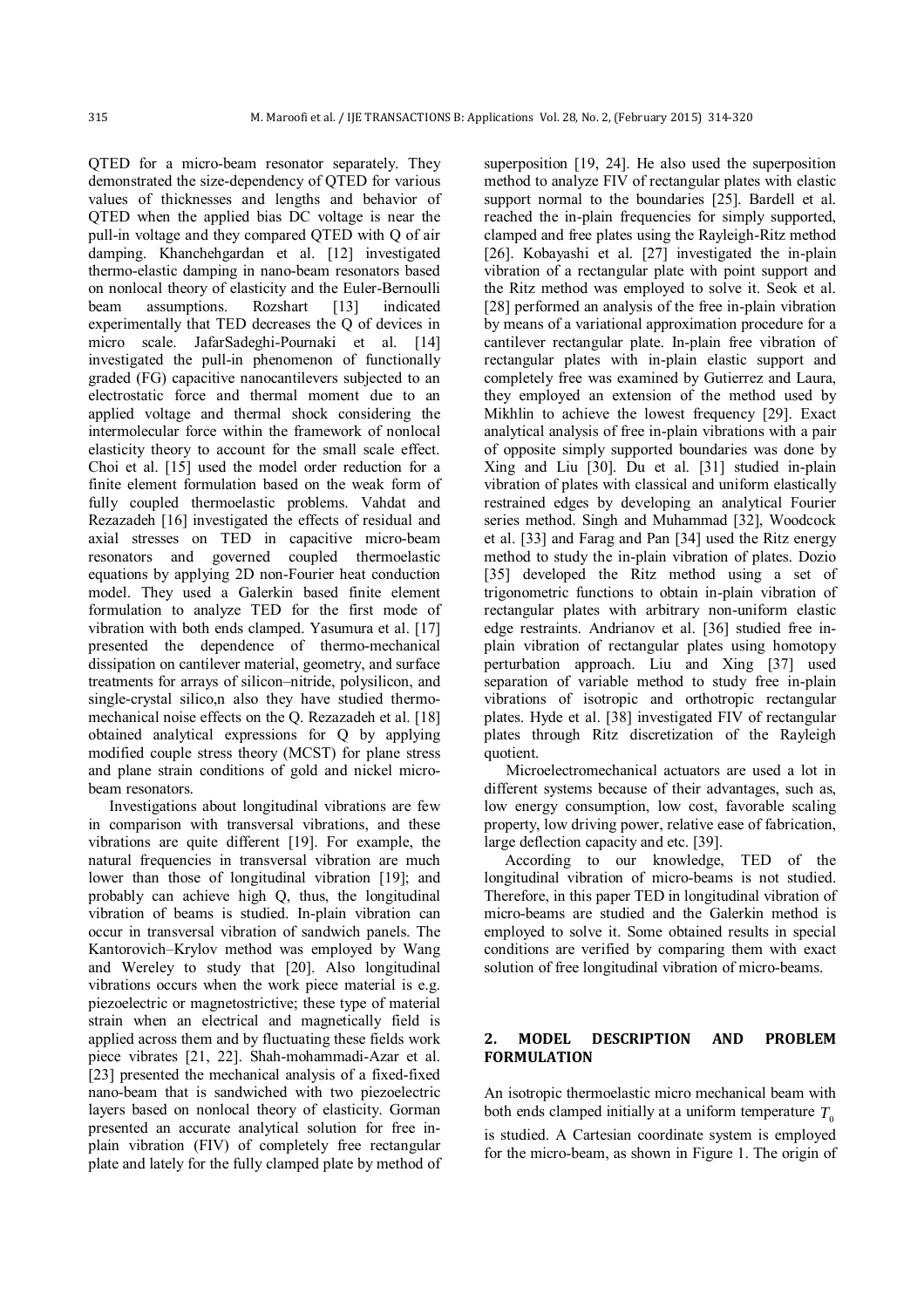the coordinates is placed at the left end of the microbeam. *L*, *<sup>h</sup>* and *<sup>b</sup>* are length, thickness and width of the beam, respectively.

**2. 1. Stress and Strain Fields** A general strain field results from both mechanical and thermal effects [40, 41]:

$$
e_{ij} = e_{ij}^{(M)} + e_{ij}^{(T)} \tag{1}
$$

To construct a general three-dimensional constitutive law for linear elastic materials, we assume that each stress component is linearly related to each strain component [40]:

$$
\sigma_{ij} = C_{ijkl} e_{kl} \tag{2}
$$

where  $C_{ijkl}$  is a fourth-order elasticity tensor and its components include all the parameters necessary to characterize the material.

It can be shown that the most general form that satisfies this isotropy condition is given by [40]:

$$
C_{ijkl} = \alpha \delta_{ij} \delta_{kl} + \beta \delta_{ik} \delta_{jl} + \gamma \delta_{il} \delta_{jk}
$$
 (3)

where  $\alpha$ ,  $\beta$ , and  $\gamma$  are arbitrary constants and  $\delta$  is the Kronecker delta. Using the general form of Equation (3) in the stress-strain relation Equation (2) gives [40]:

$$
\sigma_{ij} = \lambda e_{kk} \delta_{ij} + 2\mu e_{ij} \tag{4}
$$

in which  $\lambda$  and  $\mu$  are Lame<sup>''s</sup> constant and shear modulus, respectively. Equation (4) can be written out as [40]:

$$
e_{ij}^{(M)} = \frac{1+v}{E} \sigma_{ij} - \frac{v}{E} \sigma_{kk} \delta_{ij}
$$
 (5)

The thermal strains in an unrestrained solid can be written in the linear constitutive form [40, 41]:

$$
e_{ij}^{(T)} = \alpha (T - T_0) \delta_{ij} \tag{6}
$$

in which  $\alpha$ ,  $\sigma_{ij}$ ,  $\nu$  and *E* are the thermal expansion coefficient, stress tensor, Poisson's ratio and Young's modulus, respectively. Combining Equation (5) and Equation (6), gives:

$$
e_{ij} = \frac{1+v}{E} \sigma_{ij} - \frac{v}{E} \sigma_{kk} \delta_{ij} + \alpha (T - T_0) \delta_{ij}
$$
 (7)

The corresponding results for the stress in terms of strain can be written as:

$$
\sigma_{ij} = \lambda e_{kk} \delta_{ij} + 2\mu e_{ij} - (3\lambda + 2\mu)\alpha (T - T_0) \delta_{ij}
$$
\n(8)

Rewriting Equation (8) in terms of  $E$  and  $\nu$  concludes:

$$
\sigma_{ij} = \frac{E}{1+v} e_{ij} + \left(\frac{v}{1+v}\right) \left(\frac{E}{1-2v}\right) e_{kk} \delta_{ij} - \left(\frac{E}{1-2v}\right) \alpha (T - T_0) \delta_{ij}
$$
(9)



**Figure 1.** Schematic view of micro-beam with both ends clamped

# **2. 2. Equation of Motion** Equation of motion [40] is:

$$
\sigma_{ij,j} + \rho b_i = \rho a_i \tag{10}
$$

where  $\rho$  is the mass density,  $b$  is a body force and  $a$ is an acceleration. Rewriting Equation (10) in terms of displacements gives [40]:

$$
\lambda u_{k,ki} + \mu(u_{i,jj} + u_{j,ij}) - (3\lambda + 2\mu)\alpha (T - T_0)_{,i}
$$
  
+
$$
\rho b_i = \rho \ddot{u}_i
$$
 (11)

By neglecting body forces Equation (11) simplifies to:

$$
\lambda u_{k,ki} + \mu(u_{i,jj} + u_{j,ij})
$$
  
-(3 $\lambda$  + 2 $\mu$ ) $\alpha$ (T - T<sub>0</sub>)<sub>,i</sub> =  $\rho$ ü<sub>i</sub> (12)

#### **2. 3. Heat Equation** Heat conduction equation is:

$$
kT_{ii} = \rho c \dot{T} + (3\lambda + 2\mu)\alpha T_0 \dot{e}_{ii} - \rho h \tag{13}
$$

where  $k$  and  $c$  are the thermal conductivity and the specific heat at a constant pressure, respectively. Rewriting Equation (13) in terms of displacement with no sources ( $h = 0$ ), gives:

$$
kT_{ii} = \rho c\dot{T} + (3\lambda + 2\mu)\alpha T_0 \dot{u}_{i,i} - \rho h \tag{14}
$$

So, Equations (12) and (14) are coupled. Simplifying and writing Equations (12) and (14) in dimensionless forms gives:

$$
\frac{\partial^2 \hat{u}}{\partial \hat{x}^2} - B_1 \frac{\partial \hat{\theta}}{\partial \hat{x}} = \frac{\partial^2 \hat{u}}{\partial \hat{t}^2}
$$
(15)

$$
\frac{\partial^2 \hat{\theta}}{\partial \hat{x}^2} = B_2 \frac{\partial \hat{\theta}}{\partial \hat{t}} + B_3 \frac{\partial^2 \hat{u}}{\partial \hat{t} \partial \hat{x}}
$$
(16)

where

$$
\theta = T - T_0 \ B_1 = \frac{\alpha T_0 (1 + v)}{1 - 2v} \ B_2 = \frac{cl}{k} \sqrt{\frac{\rho E}{(1 + v)}} \ B_3 = \frac{\alpha l}{k} \sqrt{\frac{E^3}{\rho (1 + v)}} \tag{17}
$$

and the dimensionless parameters in Equations (15) and (16) are defined as:

$$
\hat{u} = \frac{u}{l}, \ \hat{x} = \frac{x}{l}, \ \hat{\theta} = \frac{\theta}{T_0}, \ \hat{t} = \frac{t}{t_0}, \ t_0^2 = \frac{\rho l^2 (1 + v)}{E} \tag{18}
$$

**2. 4. Solving the Governing Equations** The Galerkin method is applied to solve Equations (15) and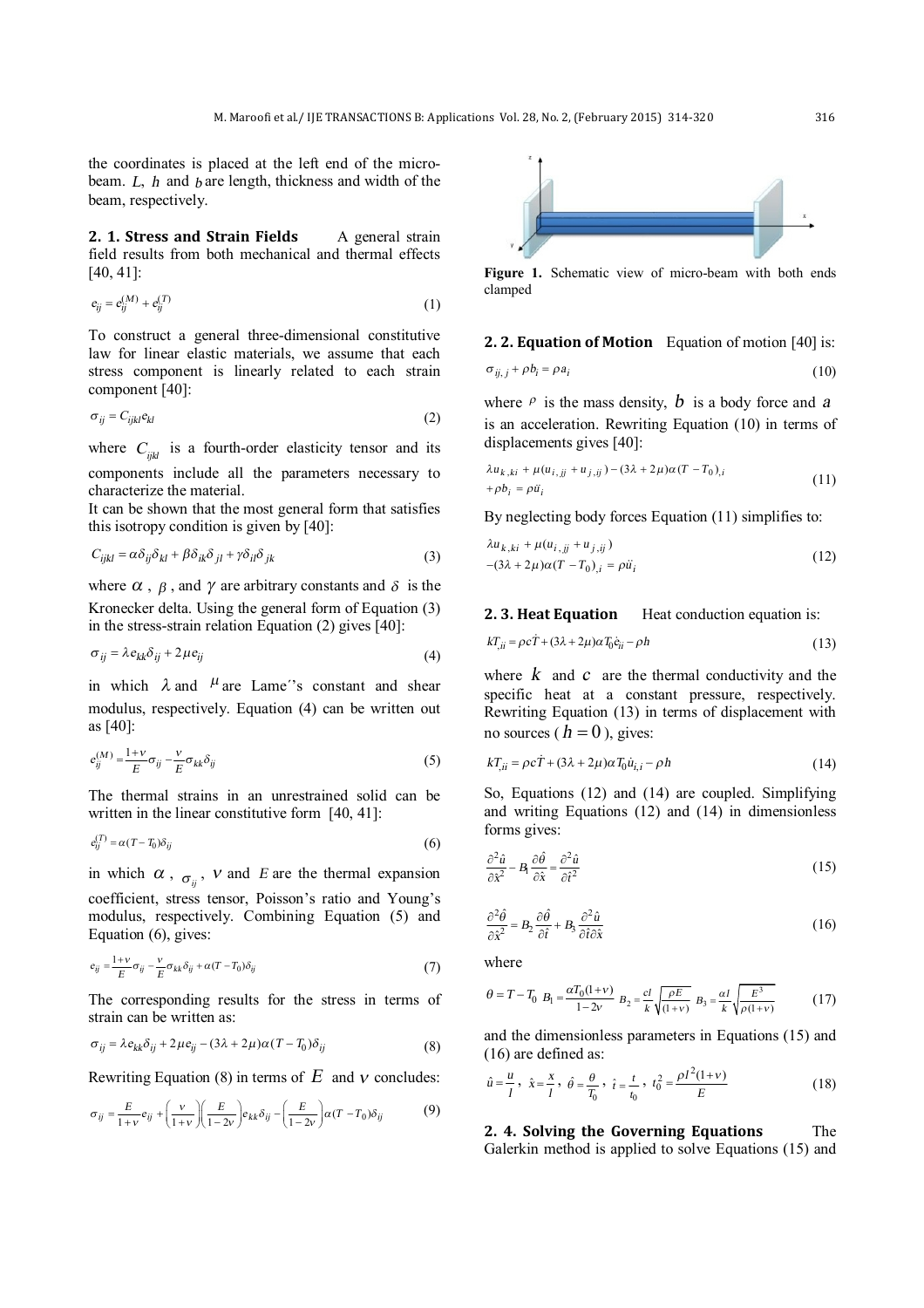(16). Thereby, it can be approximated in terms of linear combinations of finite number of suitable shape functions with time dependent coefficients:

$$
\hat{u}(\hat{x}, \hat{t}) = \sum_{n=1}^{N} \phi_n(\hat{x}) a_n(\hat{t}) \quad \hat{\theta}(\hat{x}, \hat{t}) = \sum_{m=1}^{M} \psi_m(\hat{x}) b_m(\hat{t}) \tag{19}
$$

Suitable shape functions are chosen according to the Galerkin method as follows:

$$
\phi_n(\hat{x}) = \sin(n\pi \hat{x}) \quad , \quad \psi_m(\hat{x}) = \sin(n\pi \hat{x}) \tag{20}
$$

these shape functions satisfy the both end clamped boundary conditions of our problem and that is sufficient according to the Galerkin method [42].

Solutions for first term of displacement and second term of thermo are expanded, in which  $a_1(\hat{t})$  and  $b_2(\hat{t})$  are considered as follow:

$$
a_1(\hat{t}) = \alpha_1 e^{s\hat{t}} \quad b_2(\hat{t}) = \beta_2 e^{s\hat{t}} \tag{21}
$$

where Equation (21) is one of the general and common solutions for  $a_1(\hat{t})$  and  $b_2(\hat{t})$  [42]. Finally the simple form is derived:

$$
\begin{bmatrix} -\frac{\pi^2}{2} - \frac{s^2}{2} & \frac{4}{3}B_1 \\ -\frac{4}{3}B_3 s & -2\pi^2 - \frac{1}{2}B_2 s \end{bmatrix} \begin{bmatrix} \alpha_1 \\ \beta_2 \end{bmatrix} = \begin{bmatrix} 0 \\ 0 \end{bmatrix}
$$
 (22)

Hence, the natural frequencies of the system can be obtained by solving the following equation:

$$
\det \begin{bmatrix} -\frac{\pi^2}{2} - \frac{s^2}{2} & \frac{4}{3}B_1 \\ -\frac{4}{3}B_3s & -2\pi^2 - \frac{1}{2}B_2s \end{bmatrix} = 0
$$
 (23)

## **3. NUMERICAL RESULTS**

The following micro-beams in Table 1 are investigated to compare the effects of length, thickness, ambient temperature and material on Q [18, 43] .

According to the complex frequency approach, quality factor of thermo-elastic damping  $(Q_{\text{TED}})$  can be achieved as [1, 5]:

$$
Q_{\text{IED}} = \frac{1}{2\zeta} \approx \frac{1}{2} \frac{|\text{Re}(\omega)|}{|\text{Im}(\omega)|} \tag{24}
$$

The coefficient of linear thermal expansion assumes to be constant in this study [1].

To appear the effect of thermo on longitudinal vibrations, odd modes for displacement and even modes for thermo shall be chosen and vice versa and displacement counters (n , i) shall be equal to each other and thermal counters (m , j) shall be also equal to each other.

Table 2 shows the evaluated complex frequency results for the first fifth modes of displacement and first second thermal modes. It shows that the frequency increases by increasing the displacement's modes as it is expected and there is relation between imaginary part of natural frequency and mode numbers of displacement  $(n\pi, n=1, 2,...)$ . Negative real part is appeared because of damping mechanism (thermo-elastic damping) to show that responses of the system will damp during the time.

The results of Q are shown as the same as many references such as [1, 2] to show the variations of Q clearly.

Transversal vibrations have been investigated in the literature [11] and these vibrations are quite different in comparison with longitudinal vibrations and the solution methods are not similar.

For micro-beams with mentioned properties in Table 1, the numerically obtained values of  $Q_{\text{TED}}$  are illustrated for first mode of displacement and second thermal mode in Figure 2 for different values of length at constant ambient temperature  $(T_0 = 300 \text{ k})$ . As it shows, by increasing the length of micro-beams the quality factor is increased, but it is more important and much greater for SiC and Si than others.

| <b>TABLE 1.</b> Material properties of micro-beams [18, 43]            |                      |      |            |                     |       |               |
|------------------------------------------------------------------------|----------------------|------|------------|---------------------|-------|---------------|
| <b>Parameters</b>                                                      | Unit                 | Si   | <b>SiC</b> | <b>Poly Silicon</b> | Gold  | <b>Nickel</b> |
| Young's modulus $(E)$                                                  | Gpa                  | 169  | 400        | 160                 | 79    | 210           |
| Poisson's ratio $(v)$                                                  | ---                  | 0.28 | 0.185      | 0.22                | 0.44  | 0.31          |
| Thermal conductivity (k)                                               | W<br>mk              | 150  | 70         | 148                 | 318   | 92            |
| Density $(\rho)$                                                       | $rac{kg}{m^3}$       | 2300 | 3200       | 2330                | 19320 | 8900          |
| Specific heat at constant volume $(Cv)$                                | $\frac{1}{2}$<br>kgk | 695  | 938        | 107                 | 129   | 438           |
| Coefficient of linear thermal expansion ( $\alpha$ )× 10 <sup>-6</sup> | $k^{-1}$             | 2.6  | 3          | 4.7                 | 14.21 | 13            |

**TABLE 1.** Material properties of micro-beams [18, 43]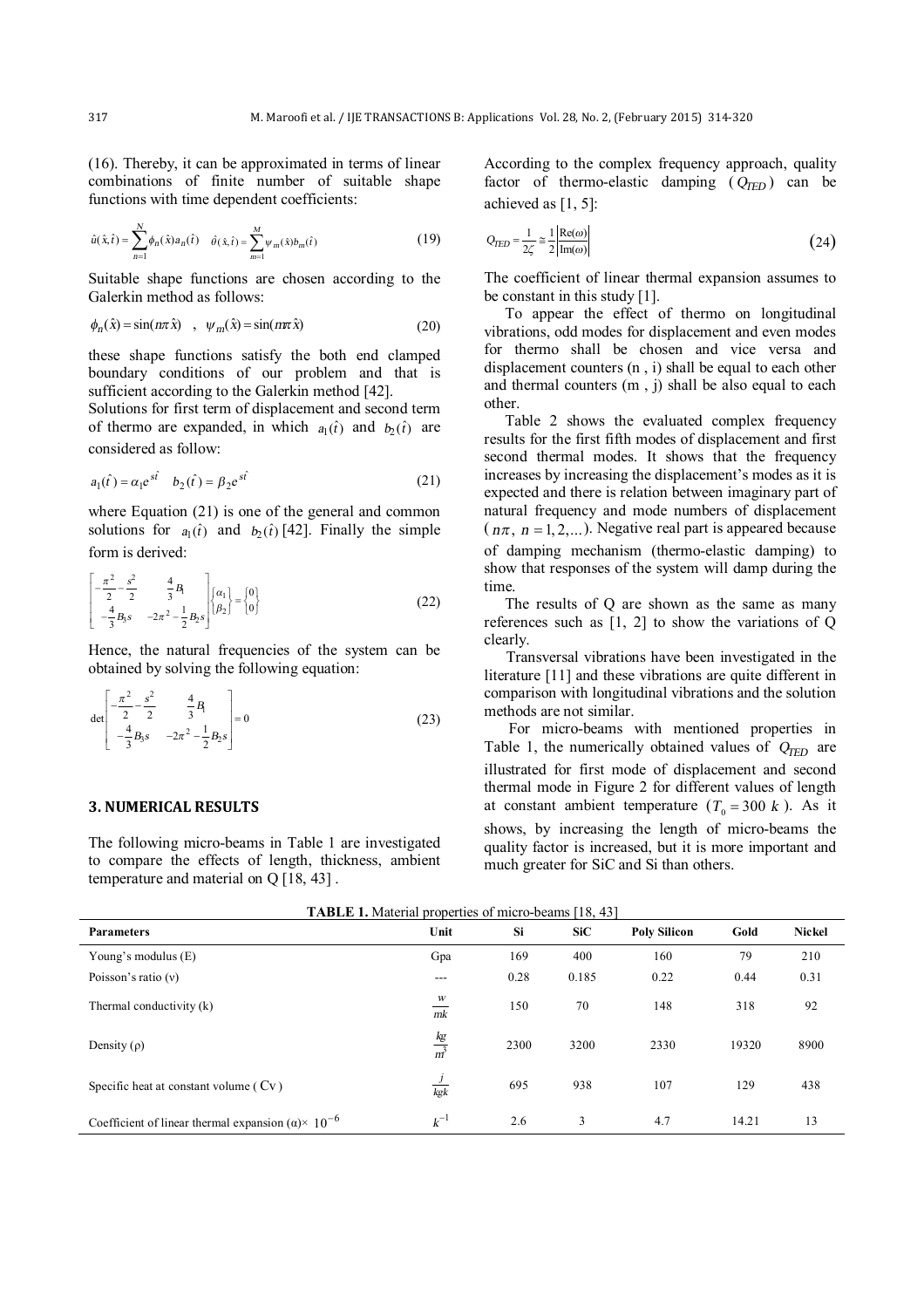**TABLE 2.** Complex frequency of Silicon carbide for first fifth mode of displacement and first second mode of thermo

| n | m |   | Complex frequency $(\omega)$    |
|---|---|---|---------------------------------|
|   |   |   | $-0.0000001092 \pm 3.142358$ i  |
|   |   |   | $-0.0000000068 \pm 6.283568$ i  |
|   |   | κ | $-0.0000000393 \pm 9.4256052$ i |
|   |   | 4 | $-0.0000000003 \pm 12.566401i$  |
|   |   |   | $-0.0000000022 \pm 15.708041$ i |



**Figure 2.** QTED versus length of micro-beams at  $T_0 = 300 \text{ k}$ for SiC, Si, Nickel, Polysilicon and Gold



**Figure 3.** Effect of various ambient temperatures on QTED with  $L = 200 \mu m$  for SiC, Si, Nickel, Polysilicon and Gold



**Figure 4.** QTED versus length of micro-beams at  $T_0 = 300 \text{ k}$ for Nickel, Polysilicon and Gold



**Figure 5.** Effect of various ambient temperatures on QTED with  $L = 200 \mu m$  for Nickel, Polysilicon and Gold

**TABLE 3.** Differences between *QTED* in longitudinal and transversal vibrations for silicon micro-beam with  $L = 200 \mu m$ 

|   |               |               | $T_0 = 300 \text{ K}$ | $T_0 = 400 \text{ K}$ |
|---|---------------|---------------|-----------------------|-----------------------|
| 0 | in this paper | $\times 10^6$ | 2.861                 | 2.146                 |
|   | $Q$ [3, 4]    | $\times 10^6$ | $\approx 0.38$        | $\approx 0.291$       |
|   | $Q$ [5]       | $\times 10^6$ | $\approx 0.39$        | $\approx 0.294$       |
|   | $Q$ [16]      | $\times 10^6$ | $\approx 0.40$        | $\approx 0.303$       |
| О | [43]          | $\times 10^6$ | $\approx 0.47$        | $\approx 0.350$       |

The obtained values of quality factor with respect to variations of ambient temperature with constant length  $(L = 200 \mu m)$  are shown in Figure 3 for all mentioned materials in Table 1, for first mode of displacement and second thermal mode. It shows that by increasing the ambient temperature QTED is decreased.

As the variation rate of the Gold, Polysilicon and Nickel is much lower than the Si and SiCarbide because of their mechanical properties, so Figure 4 and Figure 5 are illustrated to show their variations versus length and ambient temperature much better.

Table 3 shows the differences between the *QTED* in longitudinal vibrations in this paper and  $Q_{\text{TED}}$  in transversal vibrations that represented in the literature [3-5, 16, 43] for same material, length and temperature. By comparing the natural frequencies of this paper with natural frequency of free longitudinal vibrations by ignoring thermo effects [44] a good verification is derived.

#### **4. CONCLUSION**

This paper presents thermoelastic damping in longitudinal vibrations of micro-beams. The problem is solved by Galerkin method. The result shows that increment of the ambient temperature of micro-beam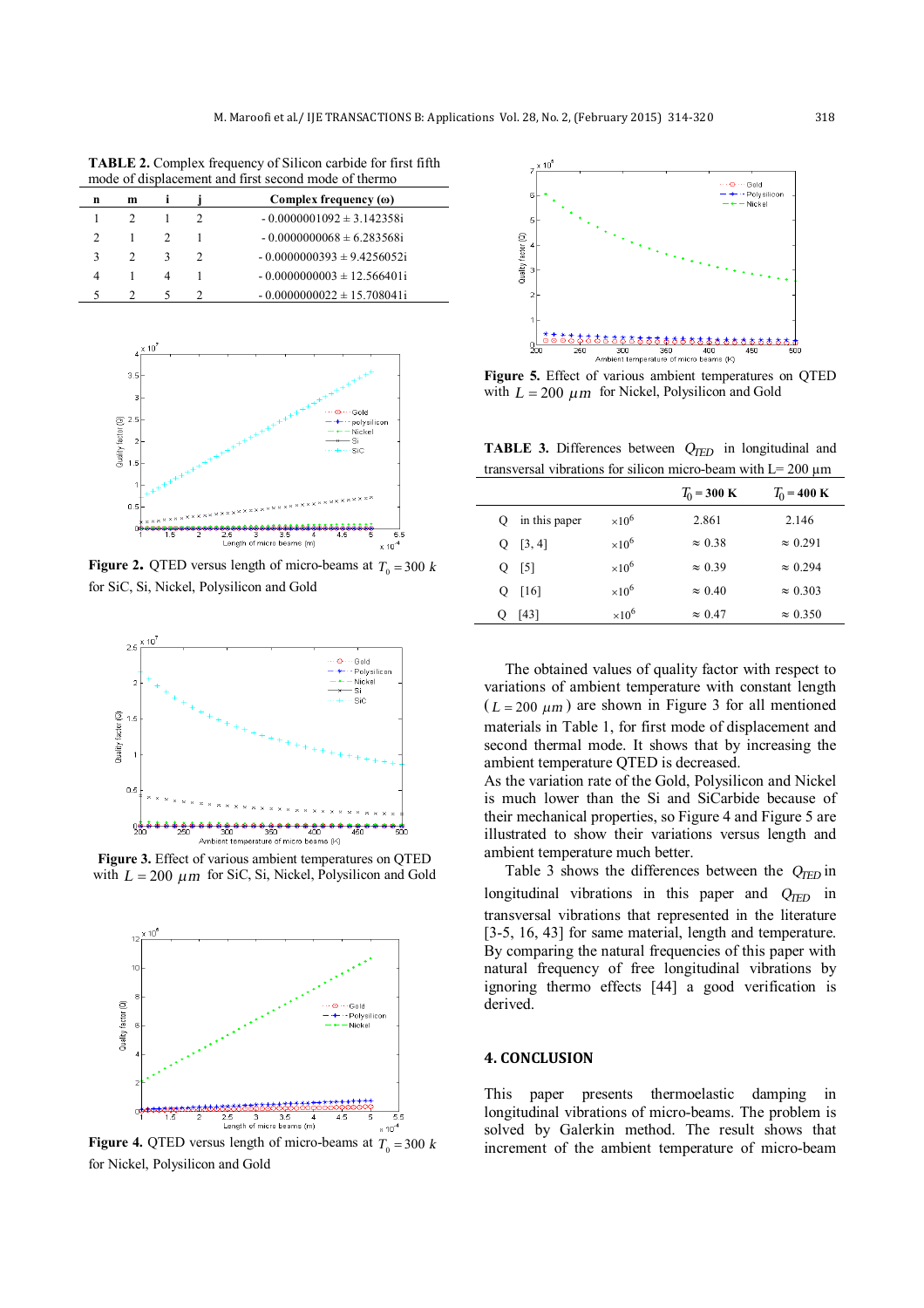decreases the *QTED* and increment of the length of micro-beam increases the quality factor. The results show that the quality factor for longitudinal vibration is higher than that of the transverse one. A good verification is derived for the natural frequency of this work in comparison with free vibrations without thermo effects. The data presented in this paper provide useful information for other researchers that work in this field.

#### **5. REFERENCES**

- 1. Rezazadeh, G., Saeedivahdat, A., Pesteii, S. and Farzi, B., "Study of thermoelastic damping in capacitive micro-beam resonators using hyperbolic heat conduction model", *Sensors and Transducers Journal*, Vol. 108, (2009), 54-72.
- 2. Nayfeh, A.H. and Younis, M.I., "Modeling and simulations of thermoelastic damping in microplates", *Journal of Micromechanics and Microengineering*, Vol. 14, (2004), 17- 28.
- 3. Zener, C., "Internal friction in solids. I. Theory of internal friction in reeds", Physical review, Vol. 52, (1937), 230-241.
- 4. Zener, C., "Internal friction in solids II. General theory of thermoelastic internal friction", Physical Review, Vol. 53, (1938), 90.
- 5. Lifshitz, R. and Roukes, M.L., "Thermoelastic damping in microand nanomechanical systems", Physical review B, Vol. 61, (2000), 5600.
- 6. Landau, L.D. and Lifshitz, E., Course of Theoretical Physics Vol 7: Theory and Elasticity, Pergamon Press, 1959.
- 7. Evoy, S., Olkhovets, A., Sekaric, L., Parpia, J.M., Craighead, H.G. and Carr, D., "Temperature-dependent internal friction in silicon nanoelectromechanical systems", Applied Physics Letters, Vol. 77, (2000), 2397-2399.
- 8. Duwel, A., Gorman, J., Weinstein, M., Borenstein, J. and Ward, P., "Experimental study of thermoelastic damping in MEMS gyros", Sensors and Actuators A: Physical, Vol. 103, (2003), 70- 75.
- 9. De, S.K. and Aluru, N., "Theory of thermoelastic damping in electrostatically actuated microstructures", Physical Review B, Vol. 74, (2006), 144-305.
- 10. Guo, F. and Rogerson, G., "Thermoelastic coupling effect on a micro-machined beam resonator", Mechanics research communications, Vol. 30, (2003), 513-518.
- 11. Sun, Y., Fang, D. and Soh, A.K., "Thermoelastic damping in micro-beam resonators", International Journal of Solids and Structures, Vol. 43, (2006), 3213-3229.
- 12. Khanchehgardan, A., Shah-Mohammadi-Azar, A., Rezazadeh, G. and Shabani, R., "Thermo-elastic damping in nano-beam resonators based on nonlocal theory", *International Journal of Engineering-Transactions C: Aspects*, Vol. 26, (2013), 1505- 1514.
- 13. Roszhart, T.V., The effect of thermoelastic internal friction on the Q of micromachined silicon resonators, in: Solid-State Sensor and Actuator Workshop, 1990. 4th Technical Digest., IEEE, IEEE, (1990), 13-16.
- 14. JafarSadeghi-Pournaki, I., Zamanzadeh, M., Madinei, H. and Rezazadeh, G., "Static Pull-in Analysis of Capacitive FGM Nanocantilevers Subjected to Thermal Moment using Eringen's Nonlocal Elasticity", I*nternational Journal of Engineering-Transactions A: Basics*, Vol. 27, (2013), 633-642.
- 15. Choi, J., Cho, M. and Rhim, J., "Efficient prediction of the quality factors of micromechanical resonators", *Journal of Sound and Vibration*, Vol. 329, (2010), 84-95.
- 16. Vahdat, A.S. and Rezazadeh, G., "Effects of axial and residual stresses on thermoelastic damping in capacitive micro-beam resonators", *Journal of the Franklin Institute*, Vol. 348, (2011), 622-639.
- 17. Yasumura, K.Y., Stowe, T.D., Chow, E.M., Pfafman, T., Kenny, T.W., Stipe, B.C. and Rugar, D., "Quality factors in micron-and submicron-thick cantilevers", Microelectromechanical Systems, Journal of, Vol. 9, (2000), 117-125.
- 18. Rezazadeh, G., Vahdat, A.S., Tayefeh-rezaei, S. and Cetinkaya, C., "Thermoelastic damping in a micro-beam resonator using modified couple stress theory", Acta Mechanica, Vol. 223, (2012), 1137-1152.
- 19. Gorman, D., "Free in-plane vibration analysis of rectangular plates by the method of superposition", *Journal of Sound and Vibration*, Vol. 272, (2004), 831-851.
- 20. Wang, G. and Wereley, N.M., "Free in-plane vibration of rectangular plates", AIAA journal, Vol. 40, (2002), 953-959.
- 21. Hagood, N.W. and von Flotow, A., "Damping of structural vibrations with piezoelectric materials and passive electrical networks", *Journal of Sound and Vibration*, Vol. 146, (1991), 243-268.
- 22. Wang, L. and Yuan, F., "Vibration energy harvesting by magnetostrictive material", Smart Materials and Structures, Vol. 17, (2008), 045009.
- 23. Shah-Mohammadi-Azar, A., Khanchehgardan, A., Rezazadeh, G. and Shabani, R., "Mechanical Response of a Piezoelectrically Sandwiched Nano-beam Based on the Nonlocal Theory", *International Journal of Engineering-Transactions C: Aspects*, Vol. 26, (2013), 1515-1524.
- 24. Gorman, D., "Accurate analytical type solutions for the free inplane vibration of clamped and simply supported rectangular plates", *Journal of sound and vibration*, Vol. 276, (2004), 311- 333.
- 25. Gorman, D., "Free in-plane vibration analysis of rectangular plates with elastic support normal to the boundaries", *Journal of Sound and Vibration*, Vol. 285, (2005), 941-966.
- 26. Bardell, N., Langley, R. and Dunsdon, J., "On the free in-plane vibration of isotropic rectangular plates", *Journal of Sound and Vibration*, Vol. 191, (1996), 459-467.
- 27. Kobayashi, Y., Yamada, G. and Honma, S., "In-plane vibration of point-supported rectangular plates", *Journal of Sound and Vibration*, Vol. 126, (1988), 545-549.
- 28. Seok, J., Tiersten, H. and Scarton, H., "Free vibrations of rectangular cantilever plates. Part 2: in-plane motion", *Journal of Sound and Vibration*, Vol. 271, (2004), 147-158.
- 29. Gutierrez, R. and Laura, P., "In-plane vibrations of thin, elastic, rectangular plates elastically restrained against translation along the edges", *Journal of Sound and Vibration*, Vol. 132, (1989), 512-515.
- 30. Xing, Y. and Liu, B., "Exact solutions for the free in-plane vibrations of rectangular plates", *International Journal of Mechanical Sciences*, Vol. 51, (2009), 246-255.
- 31. Du, J., Li, W.L., Jin, G., Yang, T. and Liu, Z., "An analytical method for the in-plane vibration analysis of rectangular plates with elastically restrained edges", *Journal of Sound and Vibration*, Vol. 306, (2007), 908-927.
- 32. Singh, A. and Muhammad, T., "Free in-plane vibration of isotropic non-rectangular plates", *Journal of Sound and Vibration*, Vol. 273, (2004), 219-231.
- 33. Woodcock, R.L., Bhat, R.B. and Stiharu, I.G., "Effect of ply orientation on the in-plane vibration of single-layer composite